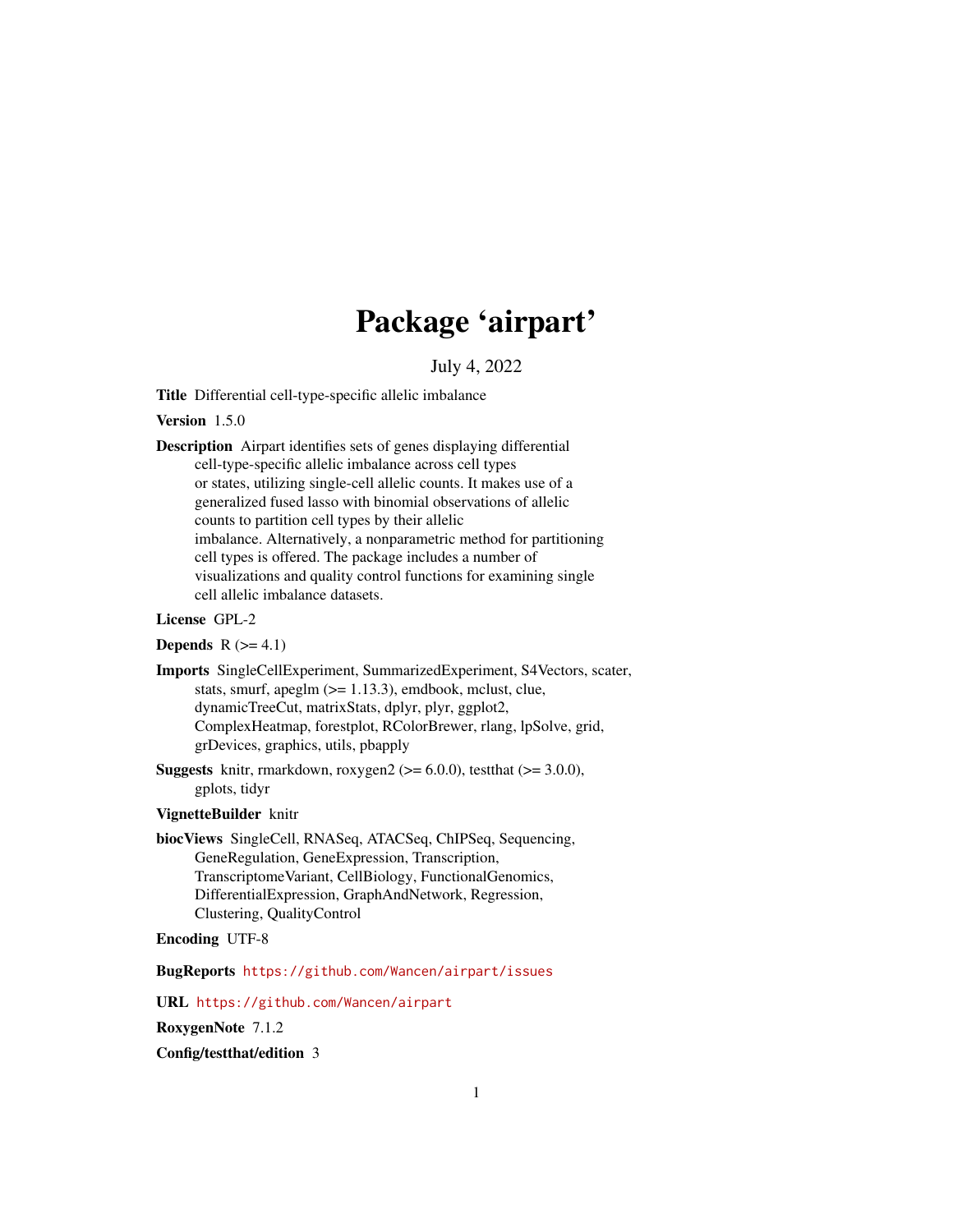<span id="page-1-0"></span>

git\_url https://git.bioconductor.org/packages/airpart

git\_branch master

git\_last\_commit ed846aa

git\_last\_commit\_date 2022-04-26

Date/Publication 2022-07-04

Author Wancen Mu [aut, cre] (<<https://orcid.org/0000-0002-5061-7581>>), Michael Love [aut, ctb] (<<https://orcid.org/0000-0001-8401-0545>>)

Maintainer Wancen Mu <wancen@live.unc.edu>

# R topics documented:

|       | 5              |
|-------|----------------|
|       | 6              |
|       |                |
|       | $\overline{7}$ |
|       |                |
|       |                |
|       |                |
|       |                |
|       |                |
|       |                |
|       |                |
|       |                |
|       |                |
|       |                |
|       |                |
| Index | 21             |

allelicRatio *Fit beta-binomial across cell types*

#### Description

This function performs additional inference on the allelic ratio across cell types, giving posterior mean and credible intervals per cell type. A Cauchy prior is centered for each cell type on the allelic ratio from the fused lasso across all genes in the gene cluster (or using a weighted means if the fused lasso is not provided).

#### Usage

```
allelicRatio(sce, formula, nogroup = FALSE, level = 0.95, DAItest = FALSE, ...)
```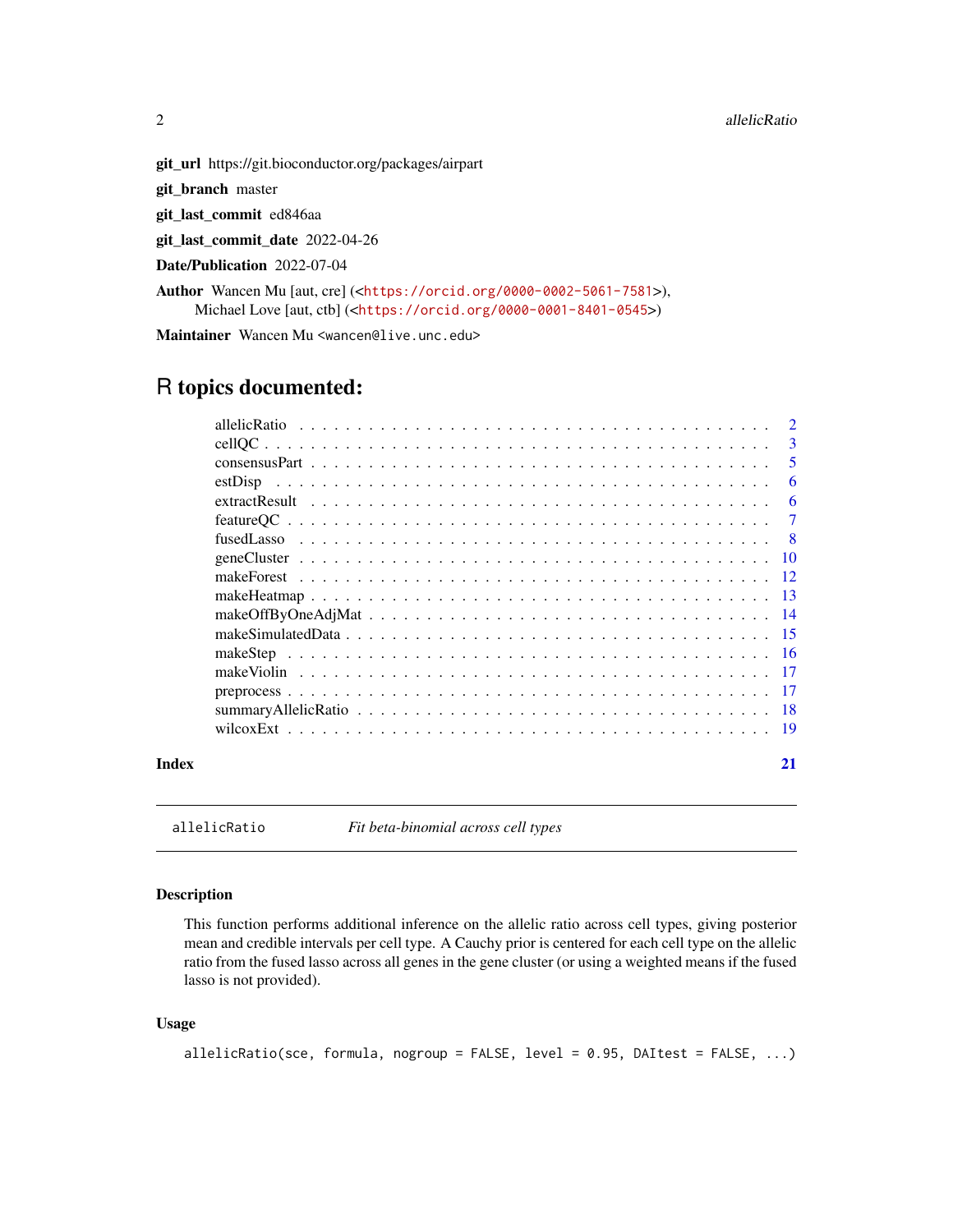#### <span id="page-2-0"></span>cellQC 3

# Arguments

| sce       | A SingleCellExperiment containing assays ("ratio", "counts") and colData<br>("x", "part")                                                                                                                                                                                                   |
|-----------|---------------------------------------------------------------------------------------------------------------------------------------------------------------------------------------------------------------------------------------------------------------------------------------------|
| formula   | The same formula object used in fusedLasso or used in ns when want to detect<br>smooth continuous-axis estimates. eg. formula $\lt$ - ratio $\lt$ ns(x, df = 5)                                                                                                                             |
| nogroup   | Indicate whether there is previous group step. Default is FALSE represents ei-<br>ther Generalized fused lasso or nonparametric method is used to derive partition.<br>nogroup == TRUE means the hypothesis that groups of cell types sharing a com-<br>mon regulatory context is not valid |
| level     | the level of credible interval (default is 0.95)                                                                                                                                                                                                                                            |
| DAItest   | Indicate whether to do Likelihood Ratio test on differential allelic imbalance (DAI)<br>or equivalent to heterogeneity.                                                                                                                                                                     |
| $\ddotsc$ | arguments to pass to apeglm functions                                                                                                                                                                                                                                                       |

#### Value

posterior mean ("ar") for allelic ratio estimate is returned in the rowData for each cell type, as well as the "s" value, "fsr" false sign rate and credible interval ("lower" and "upper"). One can use "fsr" < 0.005 or credible intervals contain 0.5 or not for AI test significance. "p.value" shows DAI test result and "adj.p.value" is false discovery rate corrected p values.

# Examples

sce <- makeSimulatedData() sce <- preprocess(sce) sce <- geneCluster(sce, G = seq\_len(4)) sce\_sub <- wilcoxExt(sce, genecluster = 1) sce\_sub <- allelicRatio(sce\_sub, DAItest = TRUE)

cellQC *Quality control on cells*

# Description

Quality control on cells

#### Usage

```
cellQC(
  sce,
  spike,
  threshold = 0,
  mad\_sum = 5,
  mad_detected = 3,
  mad_spikegenes = 5
\mathcal{E}
```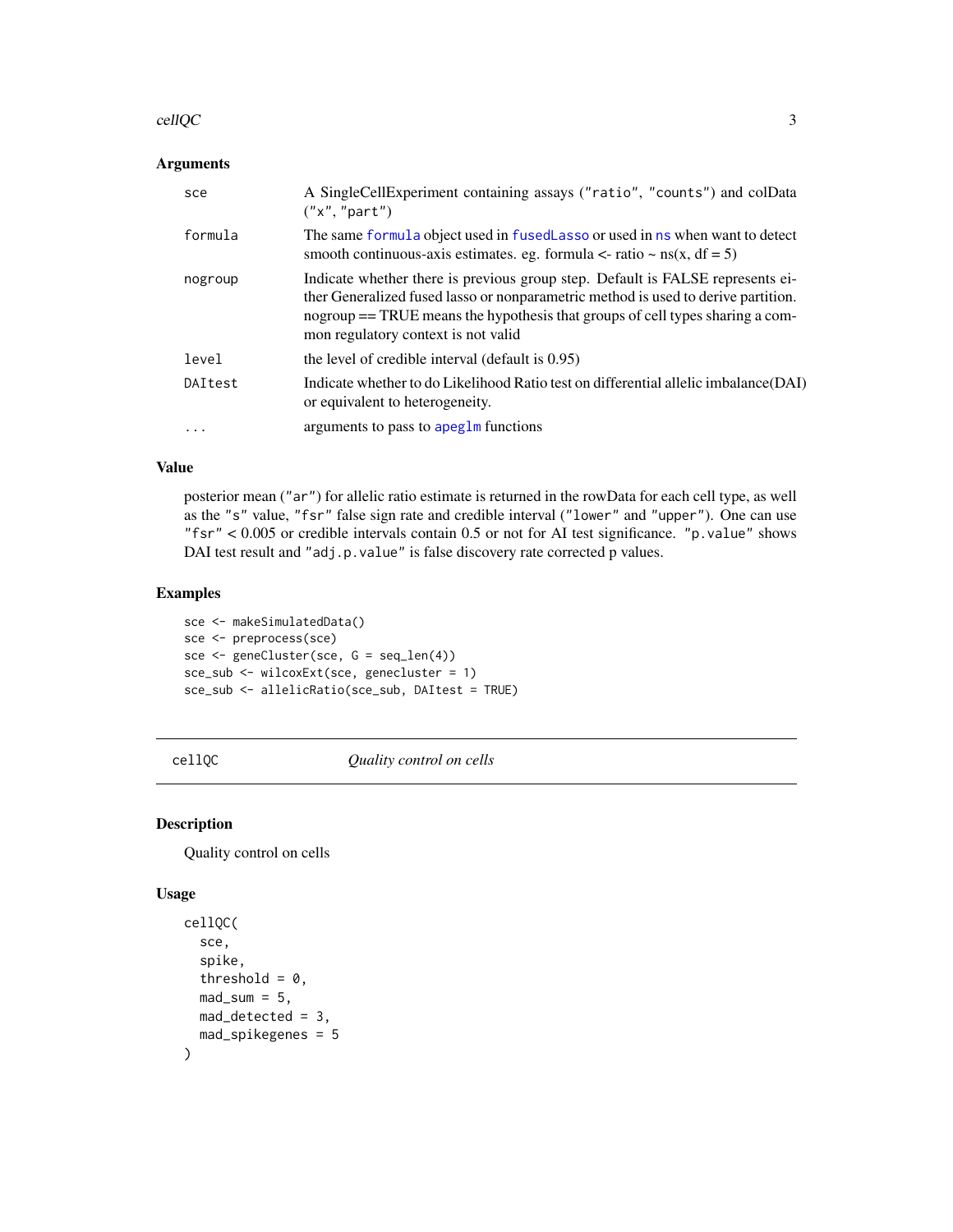#### **Arguments**

| sce          | SingleCellExperiment with counts and ratio                                                                                                                                                           |
|--------------|------------------------------------------------------------------------------------------------------------------------------------------------------------------------------------------------------|
| spike        | the character name of spike genes. If missing, spikePercent will all be zero<br>and filter_spike will be false.                                                                                      |
| threshold    | A numeric scalar specifying the threshold above which a gene is considered to<br>be detected.                                                                                                        |
| mad_sum      | A numeric scalar specifying exceed how many median absolute deviations from<br>the median log10-counts a cell is considered to be filtered out. Default is 5.                                        |
| mad_detected | A numeric scalar specifying exceed how many median absolute deviations from<br>the median detected features a cell is considered to be filtered out. Default is 5.                                   |
|              | mad_spikegenes A numeric scalar specifying exceed how many median absolute deviations from<br>the median spike genes expression percentage a cell is considered to be filtered<br>out. Default is 5. |

# Value

A DataFrame of QC statistics includes

- sum the sum of counts of each cell
- detected the number of features above threshold
- spikePercent the percentage of counts assignes to spike genes
- filter\_sum indicate whether log10-counts within mad\_sum median absolute deviations from the median log10-counts for the dataset
- filter\_detected indicate whether features detected by this cell within mad\_detected median absolute deviations from the median detected features for the dataset
- filter\_spike indicate whether percentage expressed by spike genes within mad\_spikegenes median absolute deviations from the median spike genes expression percentage for the dataset

```
sce <- makeSimulatedData()
sce <- preprocess(sce)
cellQCmetrics <- cellQC(sce)
keep_cell <- (
  cellQCmetrics$filter_sum | # sufficient features (genes)
    # sufficient molecules counted
    cellQCmetrics$filter_detected |
    # sufficient features expressed compared to spike genes
    cellQCmetrics$filter_spike
\mathcal{L}sce <- sce[, keep_cell]
# or manually setting threshold
cellQCmetrics <- cellQC(sce,
  spike = "Ercc",
  mad\_detected = 4, mad\_spikegenes = 4)
```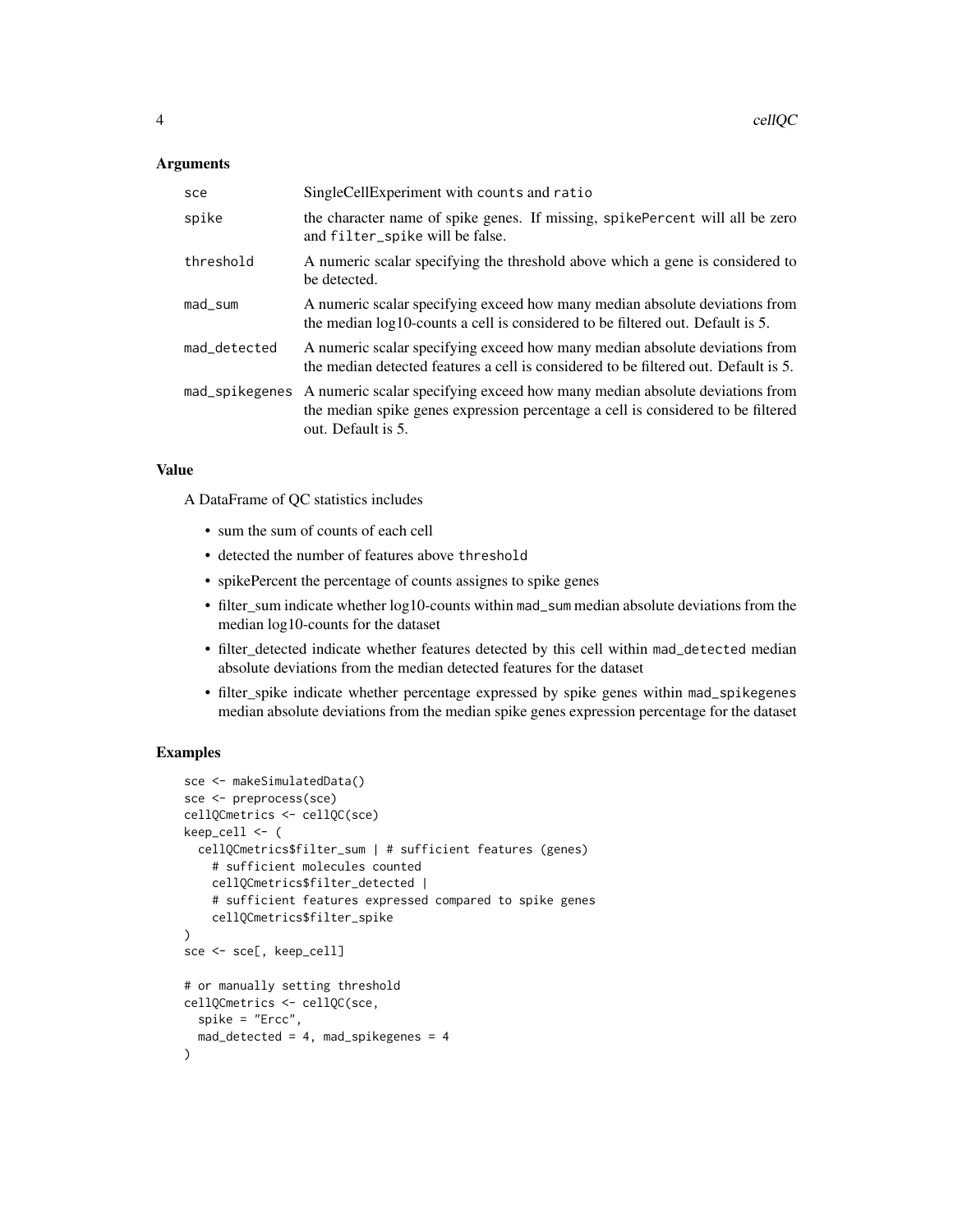# <span id="page-4-0"></span>consensusPart 5

```
keep_cell <- (
  cellQCmetrics$sum > 2.4 |
    cellQCmetrics$detected > 110
\mathcal{L}
```
consensusPart *Consensus Partitions*

#### Description

Derive consensus partitions of an ensemble fused lasso partitions.

#### Usage

consensusPart(sce)

#### Arguments

sce SingleCellExperiment

#### Value

A matrix grouping factor partition is replaced in metadata. Consensus Partation also stored in colData"part".

```
library(smurf)
sce <- makeSimulatedData()
sce <- preprocess(sce)
sce <- geneCluster(sce, G = 1:4)
f <- ratio \sim p(x, \text{ pen} = "gflasso") # formula for the GFL
sce_sub <- fusedLasso(sce,
  formula = f, model = "binomial", genecluster = 1,
  niter = 2, ncores = 2, se.rule.nct = 3\lambdasce_sub <- consensusPart(sce_sub)
```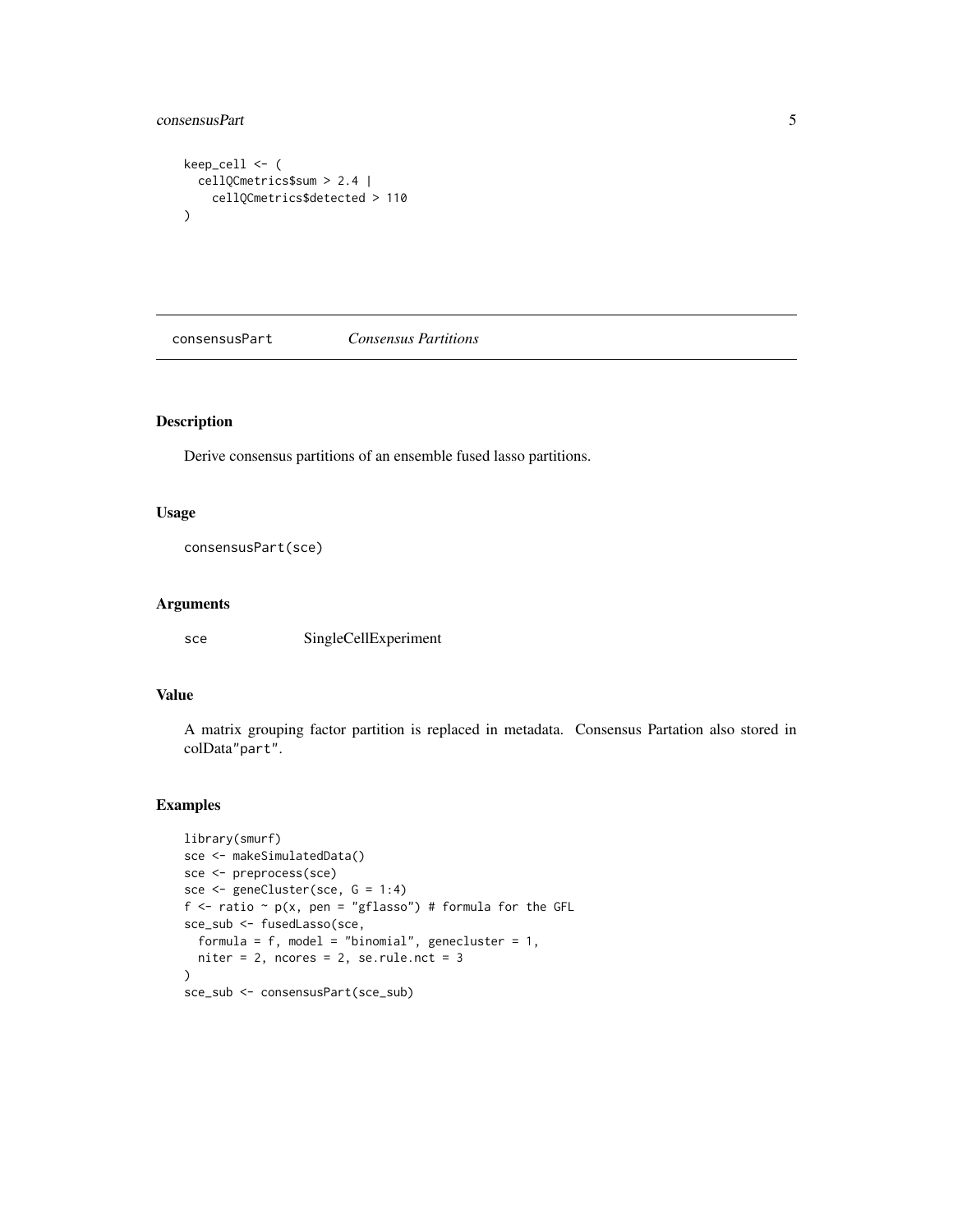<span id="page-5-0"></span>

#### Description

Estimate overdispersion parameter of a beta-binomial

#### Usage

estDisp(sce, genecluster, type = c("plot", "values"))

#### Arguments

| sce         | SingleCellExperiment with a 1 matrix and counts                                                                     |  |
|-------------|---------------------------------------------------------------------------------------------------------------------|--|
| genecluster | the gene cluster for which to estimate the over-dispersion parameter. Default is<br>the cluster with the most cells |  |
| type        | whether to output the over-dispersion estimates as a plot or a value                                                |  |

#### Value

A ggplot object of the dispersion estimates over the mean, or a data.frame of the mean and dispersion estimates (theta)

#### Examples

sce <- makeSimulatedData() sce <- preprocess(sce) sce <- geneCluster(sce, G = seq\_len(4)) estDisp(sce, genecluster = 1)

extractResult *Extract results from an airpart analysis*

#### Description

results extracts a result table from an airpart analysis giving posterior allelic ratio estimates, s values, false sign rate(fsr), upper confidence interval and lower confidence interval.

#### Usage

```
extractResult(sce, estimates = c("ar", "svalue", "fsr", "lower", "upper"))
```
#### Arguments

| sce       | SingleCellExperiment                                                           |
|-----------|--------------------------------------------------------------------------------|
| estimates | the estimates want to be extracted. Default is allelic ratio estimates, can be |
|           | "svalue", "fsr", "lower"(credible interval) and "upper"(credible interval)     |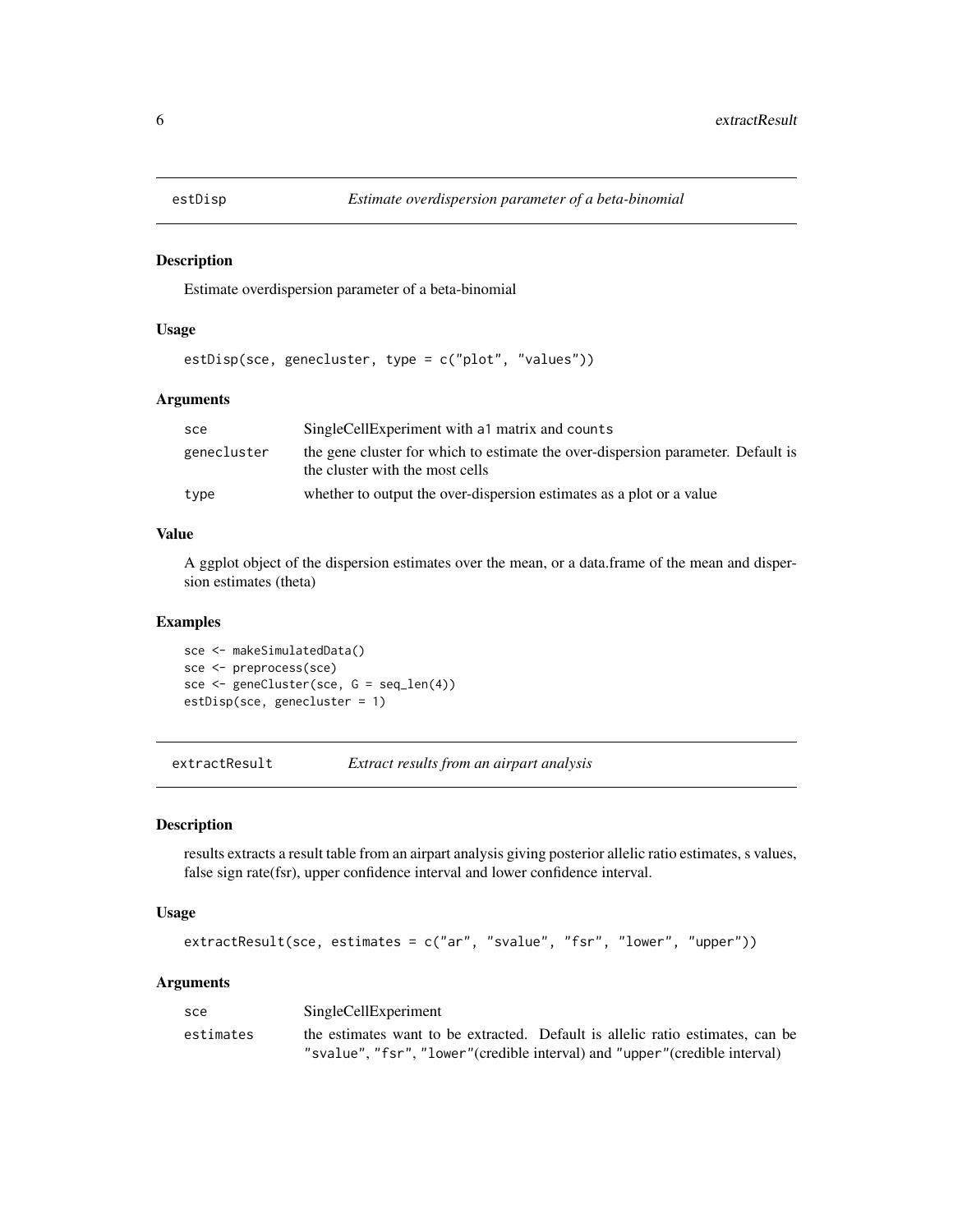# <span id="page-6-0"></span>featureQC 7

# Value

a DataFrame of estimates

#### Examples

```
sce <- makeSimulatedData()
sce <- preprocess(sce)
sce <- geneCluster(sce, G = 1:4)
sce_sub <- wilcoxExt(sce, genecluster = 1)
sce_sub <- allelicRatio(sce_sub)
ar <- extractResult(sce_sub)
ar
```
featureQC *Quality control on features*

# Description

Quality control on features

# Usage

```
featureQC(sce, spike, detection_limit = 1, threshold = 0.25, sd = 0.03, pc = 2)
```
# Arguments

| sce             | SingleCellExperiment with counts and ratio                                                                                                                                          |
|-----------------|-------------------------------------------------------------------------------------------------------------------------------------------------------------------------------------|
| spike           | the character name of spike genes. The default is Enec-                                                                                                                             |
| detection_limit |                                                                                                                                                                                     |
|                 | Numeric scalar providing the value above which observations are deemed to be<br>expressed.                                                                                          |
| threshold       | A numeric scalar specifying the threshold above which percentage of cells ex-<br>pressed within each cell type. Default is 0.25                                                     |
| sd              | A numeric scalar specifying the cell type weighted allelic ratio mean standard<br>deviation threshold above which are interested features with highly variation.<br>Default is 0.03 |
| рc              | pseudocount in the preprocess step                                                                                                                                                  |

#### Value

A DataFrame of QC statistics includes

- filter\_celltype indicate whether genes expressed in more than threshold cells for all cell types
- sd read counts standard deviation for each feature
- filter\_sd indicate whether gene standard deviation exceed sd
- filter\_spike indicate no spike genes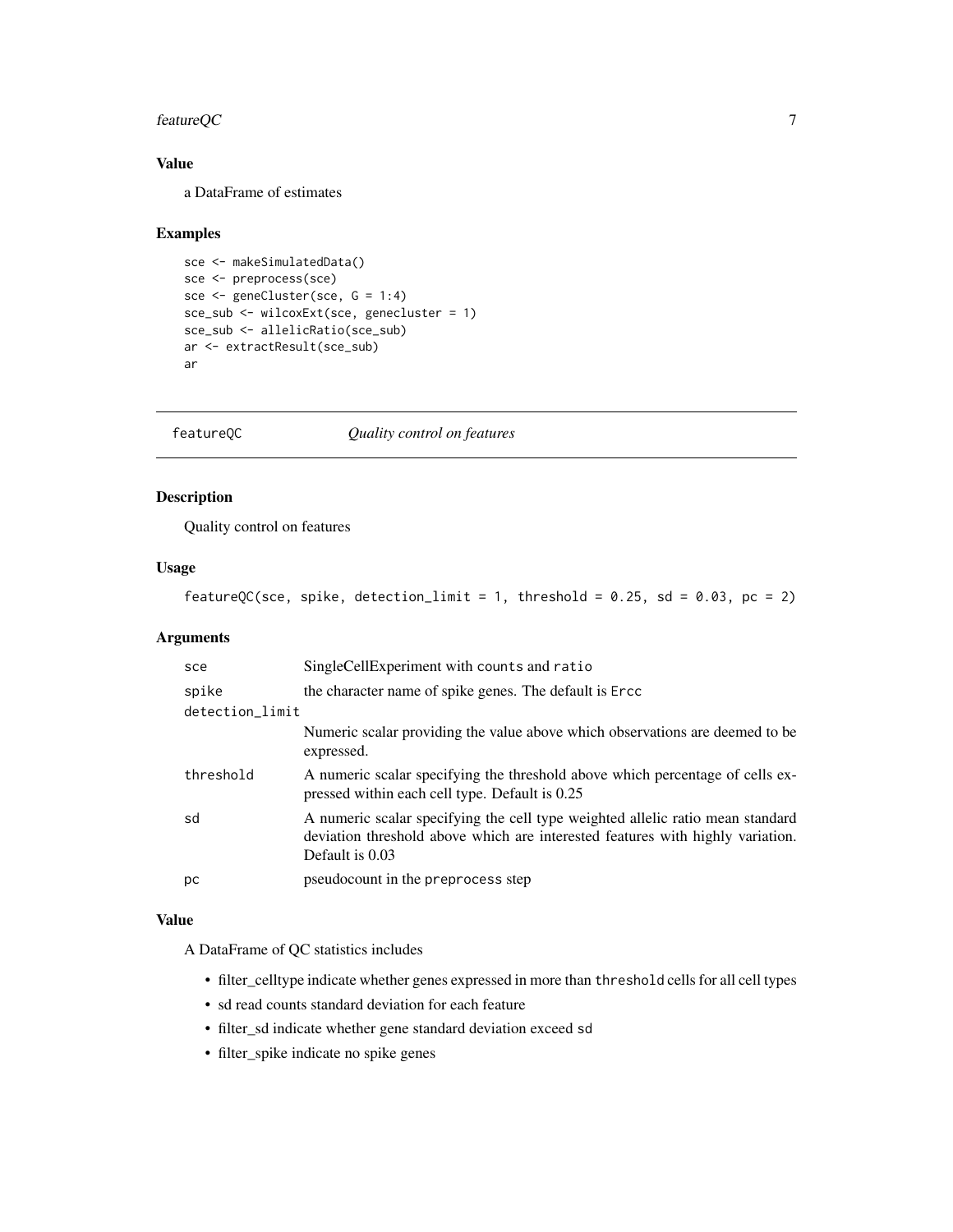#### Examples

```
sce <- makeSimulatedData()
sce <- preprocess(sce)
featureQCmetric <- featureQC(sce)
keep_feature <- (featureQCmetric$filter_celltype &
  featureQCmetric$filter_sd &
  featureQCmetric$filter_spike)
sce <- sce[keep_feature, ]
# or manually setting threshold
featureQCmetric <- featureQC(sce,
  spike = "Ercc",
  threshold = 0.25, sd = 0.03, pc = 2
)
keep_feature <- (featureQCmetric$filter_celltype &
  featureQCmetric$sd > 0.02)
```
<span id="page-7-1"></span>fusedLasso *Generalized fused lasso to partition cell types by allelic imbalance*

#### Description

Fits generalized fused lasso with either binomial(link="logit") or Gaussian likelihood, leveraging functions from the smurf package.

# Usage

```
fusedLasso(
  sce,
  formula,
 model = c("binomial", "gaussian"),
  genecluster,
 niter = 1,
  pen.weights,
  lambda = "cv1se.dev",
 k = 5,
  adj.matrix,
  lambda.length = 25L,
  se.rule.nct = 8,
  se.rule.mult = 0.5,
  ...
\lambda
```
#### Arguments

sce A SingleCellExperiment containing assays ("ratio", "counts") and colData  $"x"$ 

<span id="page-7-0"></span>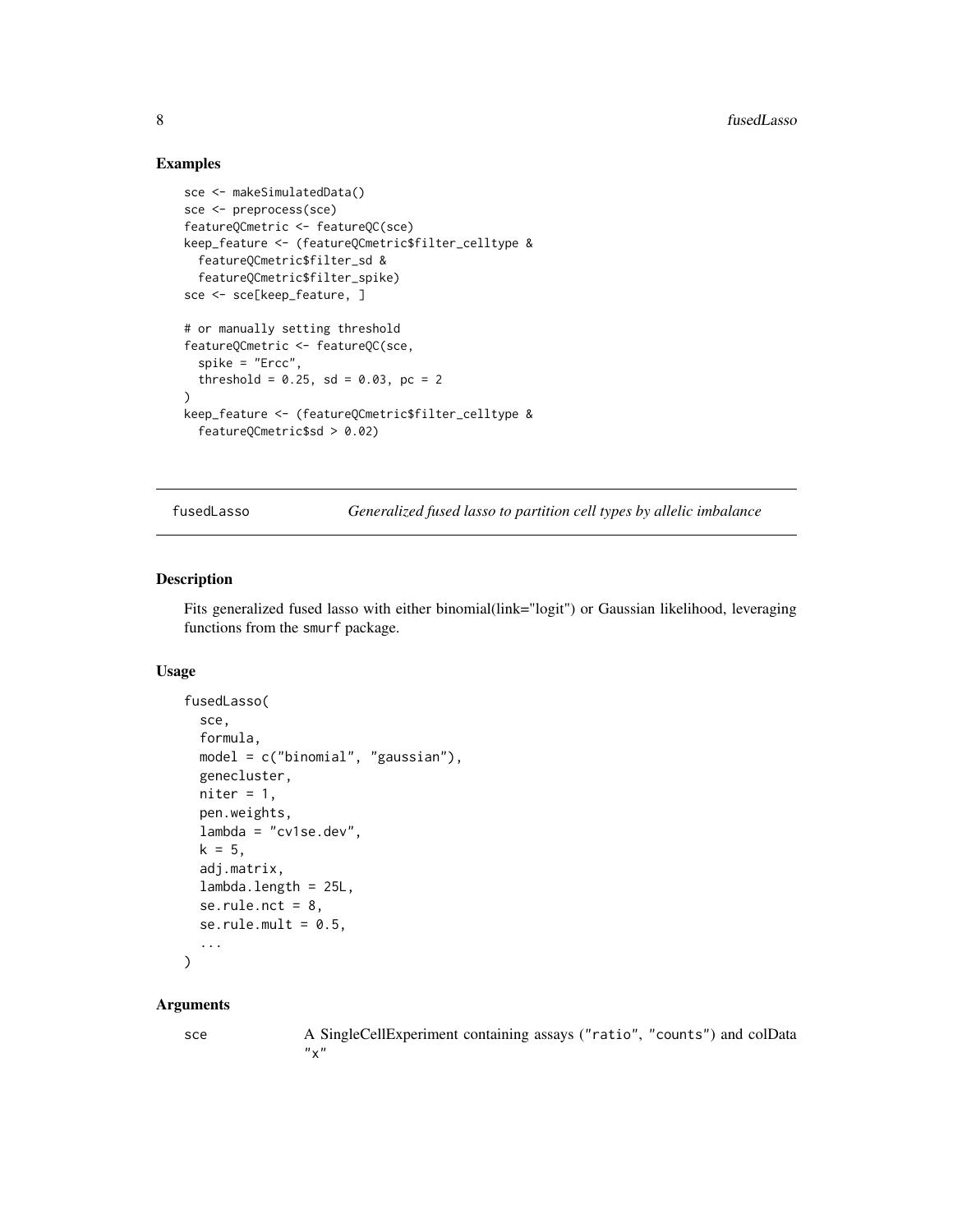#### <span id="page-8-0"></span>fusedLasso 9

| formula       | A formula object which will typically involve a fused lasso penalty: default is<br>ratio $\sim p(x, \text{ pen="gflasso")$ . Other possibilities would be to use the Graph-<br>Guided Fused Lasso penalty or add covariates want to be adjusted for: ratio ~<br>$p(x + batch, pen = "ggflasso")$ See glmsmurf for more details                                                                  |  |
|---------------|-------------------------------------------------------------------------------------------------------------------------------------------------------------------------------------------------------------------------------------------------------------------------------------------------------------------------------------------------------------------------------------------------|--|
| model         | Either "binomial" or "gaussian" used to fit the generalized fused lasso                                                                                                                                                                                                                                                                                                                         |  |
| genecluster   | which gene cluster to run the fused lasso on. Usually one first identifies an<br>interesting gene cluster pattern by summaryAllelicRatio                                                                                                                                                                                                                                                        |  |
| niter         | number of iterations to run; recommended to run 5 times if allelic ratio differ-<br>ences across cell types are within $[0.05, 0.1]$                                                                                                                                                                                                                                                            |  |
| pen.weights   | argument as described in glmsmurf                                                                                                                                                                                                                                                                                                                                                               |  |
| lambda        | argument as described in glmsmurf. Default lambda is determined by "cv1se.dev"<br>(cross-validation within 1 standard error rule(SE); deviance)                                                                                                                                                                                                                                                 |  |
| k             | number of cross-validation folds                                                                                                                                                                                                                                                                                                                                                                |  |
| adj.matrix    | argument as described in glmsmurf                                                                                                                                                                                                                                                                                                                                                               |  |
| lambda.length | argument as described in glmsmurf                                                                                                                                                                                                                                                                                                                                                               |  |
| se.rule.nct   | the number of cell types to trigger a different SE-based rule than 1 SE (to priori-<br>tize larger models, less fusing, good for detecting smaller, e.g. 0.05, allelic ratio<br>differences). When the number of cell types is less than or equal to this value,<br>se. rule. mult SE rule is used. When the number of cell types is larger than this<br>value, the standard 1 SE rule is used. |  |
| se.rule.mult  | the multiplier of the SE in determining the lambda: the chosen lambda is within<br>se.rule.mult x SE of the minimum deviance. Small values will prioritize<br>larger models, less fusing. Only used when number of cell types is equal to or<br>less than se.rule.nct                                                                                                                           |  |
| $\ddots$      | additional arguments passed to glmsmurf                                                                                                                                                                                                                                                                                                                                                         |  |

# Details

Usually, we used a Generalized Fused Lasso penalty for the cell states in order to regularize all possible coefficient differences. Another possibility would be to use the Graph-Guided Fused Lasso penalty to only regularize the differences of coefficients of neighboring cell states.

When using a Graph-Guided Fused Lasso penalty, the adjacency matrix corresponding to the graph needs to be provided. The elements of this matrix are zero when two levels are not connected, and one when they are adjacent.

See the package vignette for more details and a complete description of a use case.

#### Value

A SummarizedExperiment with attached metadata and colData: a matrix grouping factor partition and the penalized parameter lambda are returned in metadata "partition" and "lambda". Partition and logistic group allelic estimates are stored in colData: "part" and "coef".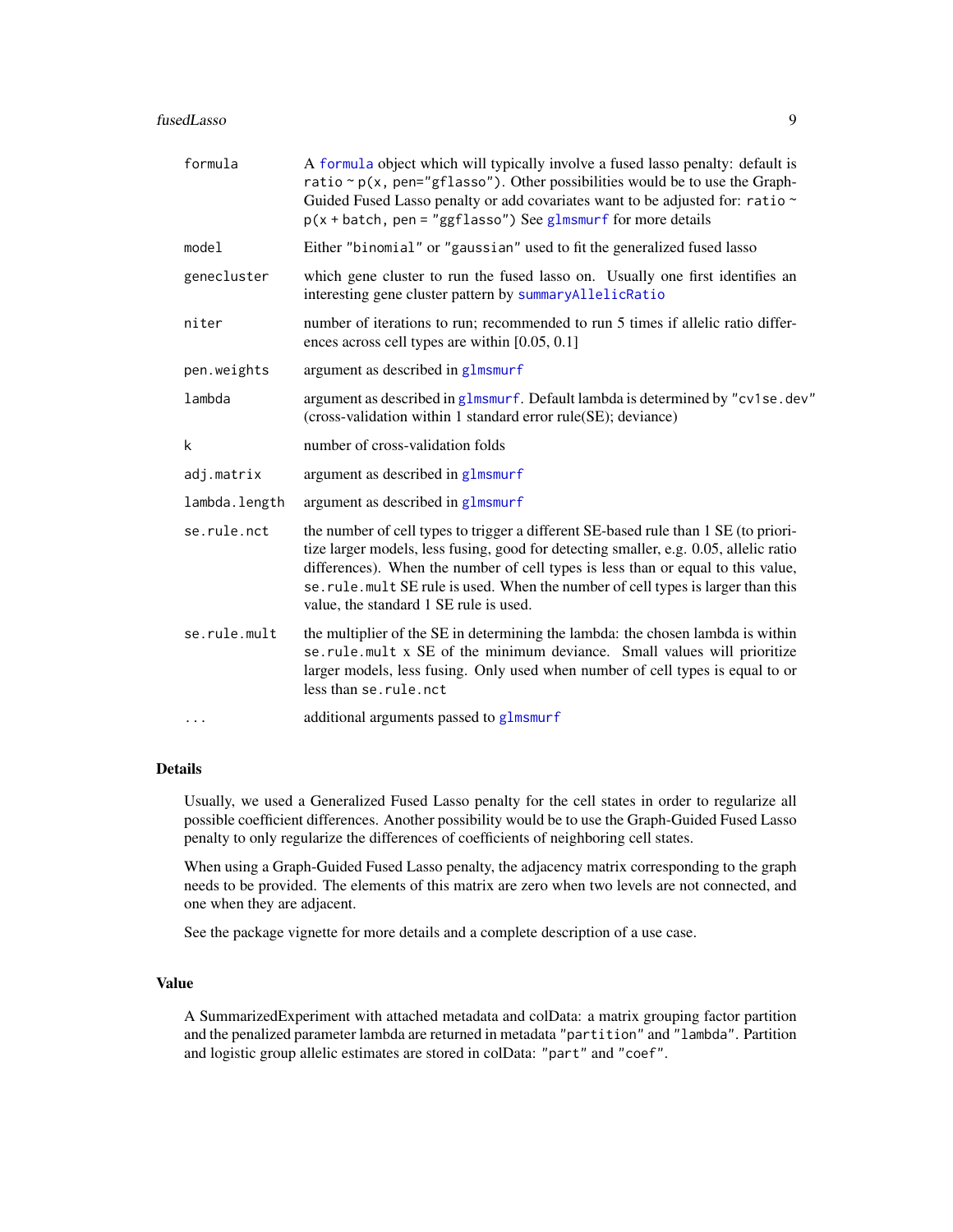#### <span id="page-9-0"></span>References

This function leverages the glmsmurf function from the smurf package. For more details see the following manuscript:

Devriendt S, Antonio K, Reynkens T, et al. Sparse regression with multi-type regularized feature modeling[J]. Insurance: Mathematics and Economics, 2021, 96: 248-261.

# See Also

[glmsmurf](#page-0-0), [glmsmurf.control](#page-0-0), [p](#page-0-0), [glm](#page-0-0)

#### Examples

```
library(S4Vectors)
library(smurf)
sce <- makeSimulatedData()
sce <- preprocess(sce)
sce <- geneCluster(sce, G = seq_len(4))
f \le ratio \sim p(x, pen = "gflasso") # formula for the GFL
sce_sub <- fusedLasso(sce,
  formula = f, model = "binomial", genecluster = 1,
  ncores = 2, se-rule.net = 3)
metadata(sce_sub)$partition
metadata(sce_sub)$lambda
# Suppose we have 4 cell states, if we only want neibouring cell states
# to be grouped together with other cell states. Note here the names of
# the cell states should be given as row and column names.
nct <- nlevels(sce$x)
adjmatrix <- makeOffByOneAdjMat(nct)
colnames(adjmatrix) <- rownames(adjmatrix) <- levels(sce$x)
f <- ratio \sim p(x, \text{ pen} = "ggflasso") # use graph-guided fused lasso
sce_sub <- fusedLasso(sce,
  formula = f, model = "binomial", genecluster = 1,
  lambda = 0.5, ncores = 2, se.rule.nct = 3,
  adj.matrix = list(x = \text{adj}matrix))
metadata(sce_sub)$partition
```
geneCluster *Gene clustering based on allelic ratio matrix with pseudo-count*

#### **Description**

Gene clustering based on allelic ratio matrix with pseudo-count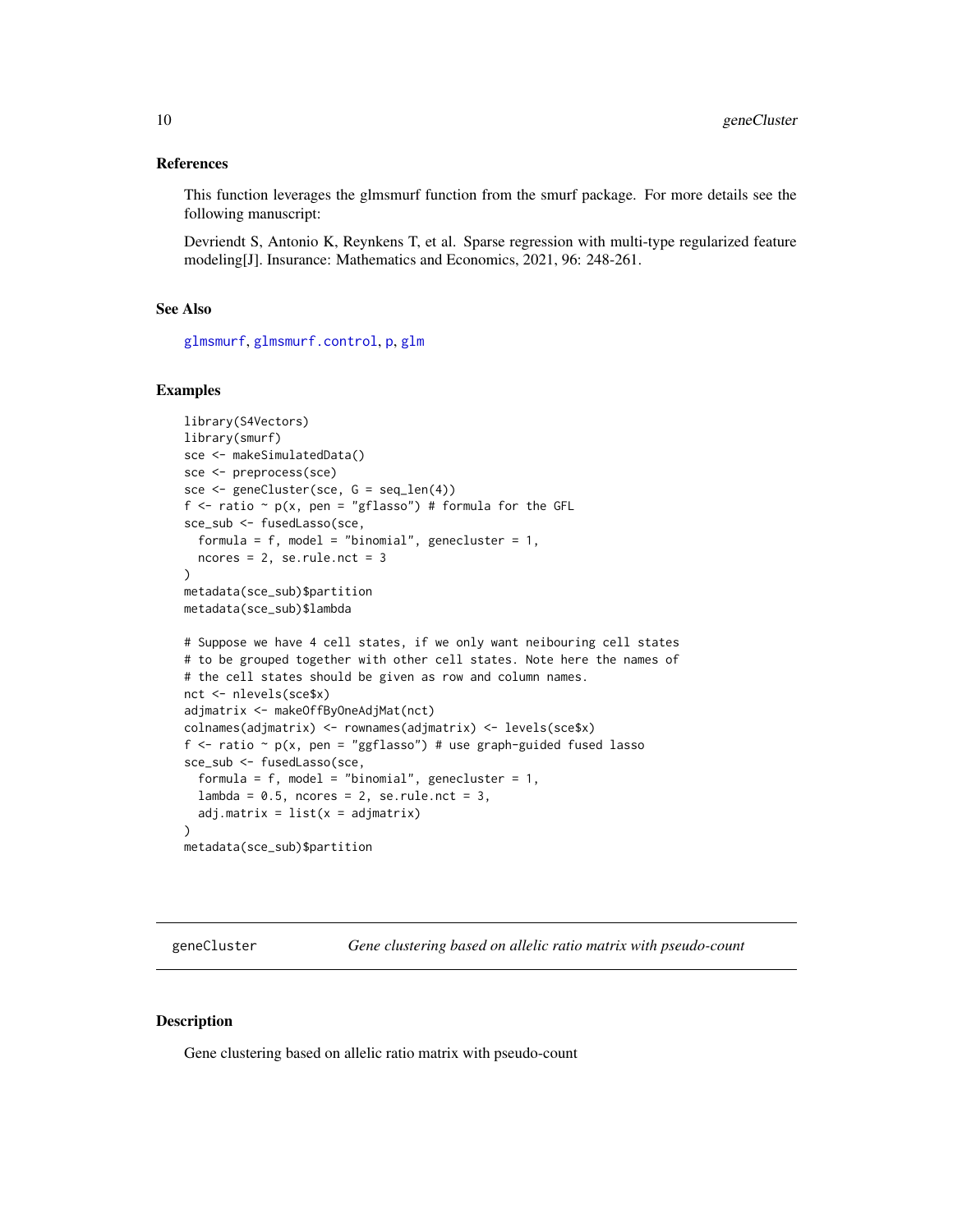# <span id="page-10-0"></span>geneCluster 11

# Usage

```
geneCluster(
  sce,
  G,
 method = c("GMM", "hierarchical"),
 minClusterSize = 3,
 plot = TRUE,
  ...
)
```
# Arguments

| sce    | SingleCellExperiment containing assays "ratio_pseudo" and colData factor<br>$'' \times''$                                                                                                                           |
|--------|---------------------------------------------------------------------------------------------------------------------------------------------------------------------------------------------------------------------|
| G      | An integer vector specifying the numbers of clusters for which the BIC is to be<br>calculated. The default is $G = c(8, 12, 16, 20, 24)$ .                                                                          |
| method | the method to do gene clustering. The default is the Gaussian Mixture Model-<br>ing which is likely to be more accurate. "hierarchical" represents automatic<br>hierarchical clustering which is faster to compute. |
|        | minClusterSize Minimum cluster size of "hierarchical" method.                                                                                                                                                       |
| plot   | logical, whether to make a PCA plot                                                                                                                                                                                 |
| .      | Catches unused arguments in indirect or list calls via do.call as described in<br>Mclust                                                                                                                            |

# Value

gene cluster IDs are stored in the rowData column cluster and a table of gene cluster is returned in metadata geneCluster

# References

This function leverages Mclust from the mclust package, or hclust.

For mclust see: Luca Scrucca and Michael Fop and T. Brendan Murphy, Adrian E. Raftery "mclust 5: clustering, classification and density estimation using Gaussian finite mixture models" 2016. The R Journal. doi: 10.32614/RJ-2016-021

# See Also

[Mclust](#page-0-0)

```
sce <- makeSimulatedData()
sce <- preprocess(sce)
sce <- geneCluster(sce, G = seq_len(4))
```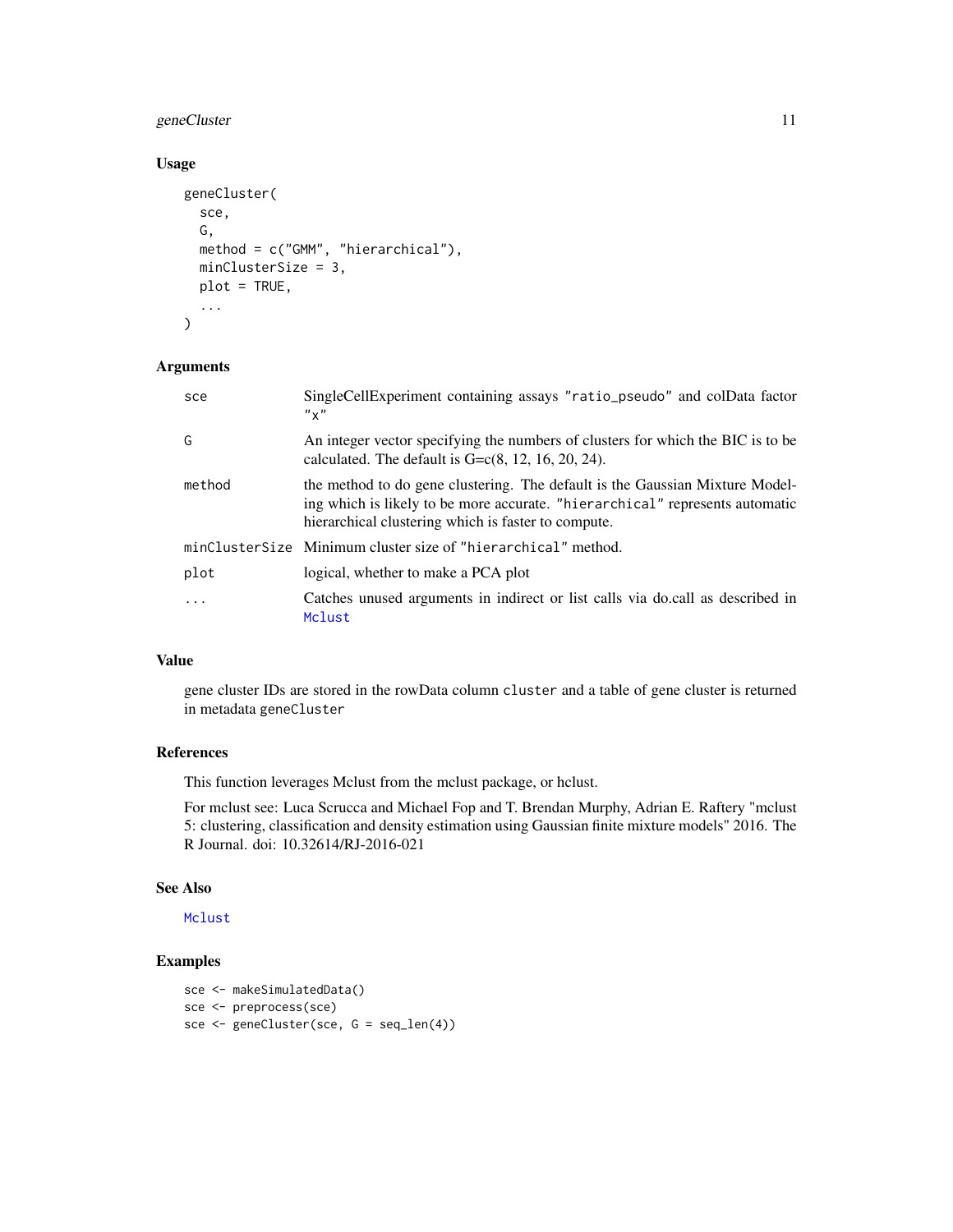<span id="page-11-0"></span>

# Description

Draw a forest plot to visualized cell type specific allelic ratio estimator and confidence interval. It is based on the forestplot-package's forestplot function.

#### Usage

```
makeForest(
  sce,
  genepoi,
  ctpoi = seq_len(nlevels(sce$x)),
  showtext = FALSE,xticks,
  boxsize = 0.25,
  xlab = "Allelic Ratio",
  col,
  grid = structure(seq(0.1, 0.9, 0.1), gp = gapar(lty = 2, col = "#CCCCFF")),
  ...
)
```
# Arguments

| sce      | A Single Cell Experiment containing colData allelic ratio estimator in the third<br>column and last two column is the confidence interval.                                                                                                                                                                                                                                                           |
|----------|------------------------------------------------------------------------------------------------------------------------------------------------------------------------------------------------------------------------------------------------------------------------------------------------------------------------------------------------------------------------------------------------------|
| genepoi  | the gene position index or gene name vector that want to be plotted. Ordered by<br>increased cell type svalue. Default is the top 40 genes that has minimum svalue<br>in any cell type or all genes if number of genes smaller than 40.                                                                                                                                                              |
| ctpoi    | the cell type position index that want to be plotted.                                                                                                                                                                                                                                                                                                                                                |
| showtext | indicate whether show the svalue information along the forestplot.                                                                                                                                                                                                                                                                                                                                   |
| xticks   | argument as described in forestplot                                                                                                                                                                                                                                                                                                                                                                  |
| boxsize  | Override the default box size based on precision                                                                                                                                                                                                                                                                                                                                                     |
| xlab     | x-axis label. Default is "Allelic Ratio"                                                                                                                                                                                                                                                                                                                                                             |
| col      | Set the colors for all the elements. See fpColors for details                                                                                                                                                                                                                                                                                                                                        |
| grid     | If you want a discrete gray dashed grid at the level of the ticks you can set<br>this parameter to TRUE. If you set the parameter to a vector of values lines<br>will be drawn at the corresponding positions. If you want to specify the gpar<br>of the lines then either directly pass a gpar object or set the gp attribute e.g.<br>$attr(line\_vector, "gp") \leftarrow gap([ty=2, col = "red")$ |
|          | Passsed on the other argument in forestplot.                                                                                                                                                                                                                                                                                                                                                         |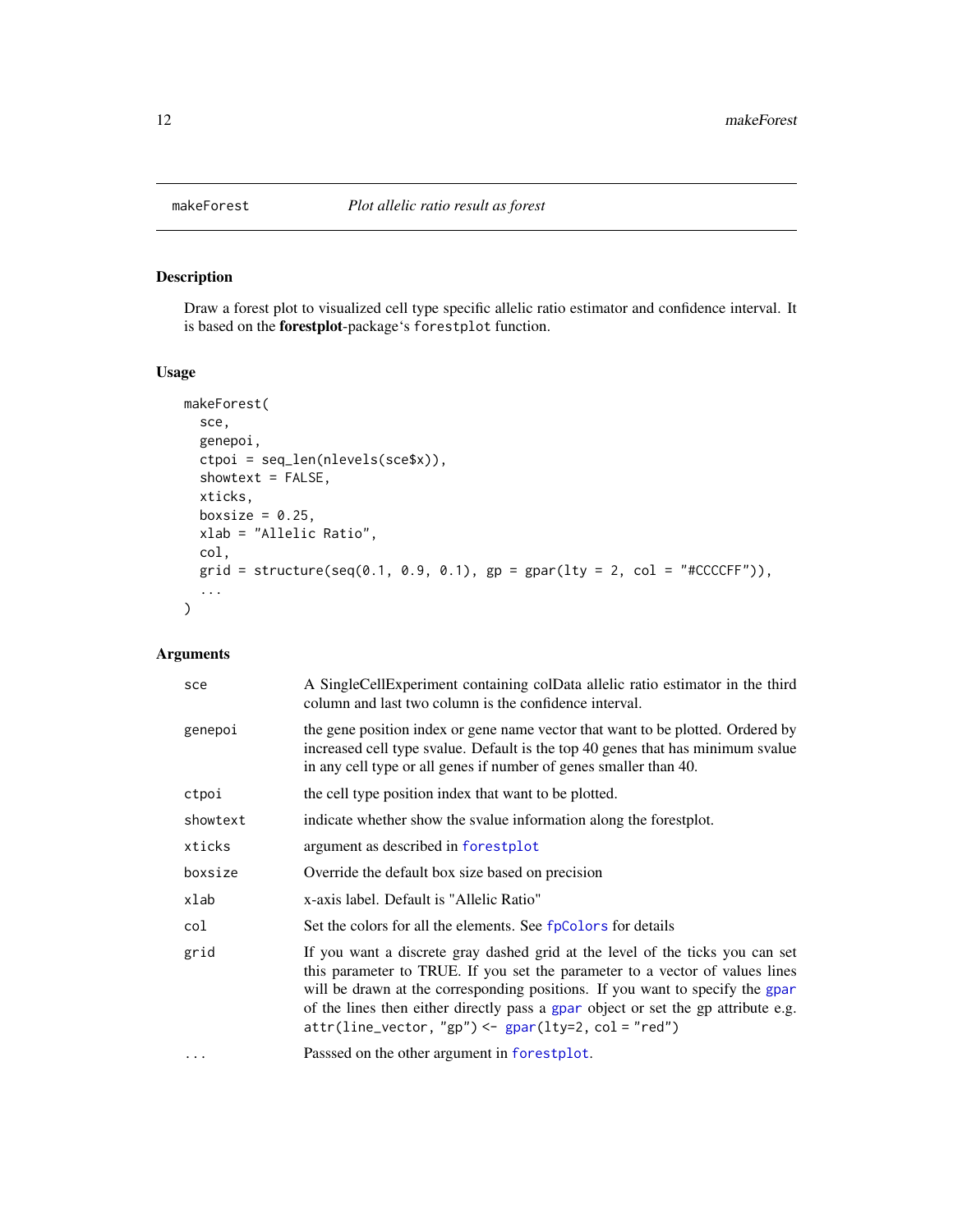# <span id="page-12-0"></span>makeHeatmap 13

# Value

generates a forest plot

# See Also

[forestplot](#page-0-0), [fpColors](#page-0-0), [fpShapesGp](#page-0-0), [fpLegend](#page-0-0)

#### Examples

```
sce <- makeSimulatedData()
sce <- preprocess(sce)
sce <- geneCluster(sce, G = 1:4)
sce_sub <- wilcoxExt(sce, genecluster = 1)
sce_sub <- allelicRatio(sce_sub)
makeForest(sce_sub, showtext = TRUE)
# if want to change some properties, like ticks position
library(forestplot)
xticks \leq seq(from = 0, to = 1, by = 0.25)
xtlab <- rep(c(TRUE, FALSE), length.out = length(xticks))
attr(xticks, "labels") <- xtlab
genepoi <- paste0("gene", seq_len(5))
ctpoi \leq c(1, 3)makeForest(sce_sub, genepoi, ctpoi,
  xticks = xticks,
  col = fpColors(box = c("blue", "red", "black", "darkgreen")\mathcal{L}
```
makeHeatmap *Plot allelic ratio as heatmap*

#### Description

Plot allelic ratio as heatmap

#### Usage

```
makeHeatmap(
  sce,
  assay = c("ratio_pseudo", "ratio", "counts"),
  genecluster = NULL,
  show_row_names = FALSE,
 order_by_group = TRUE,
  ...
)
```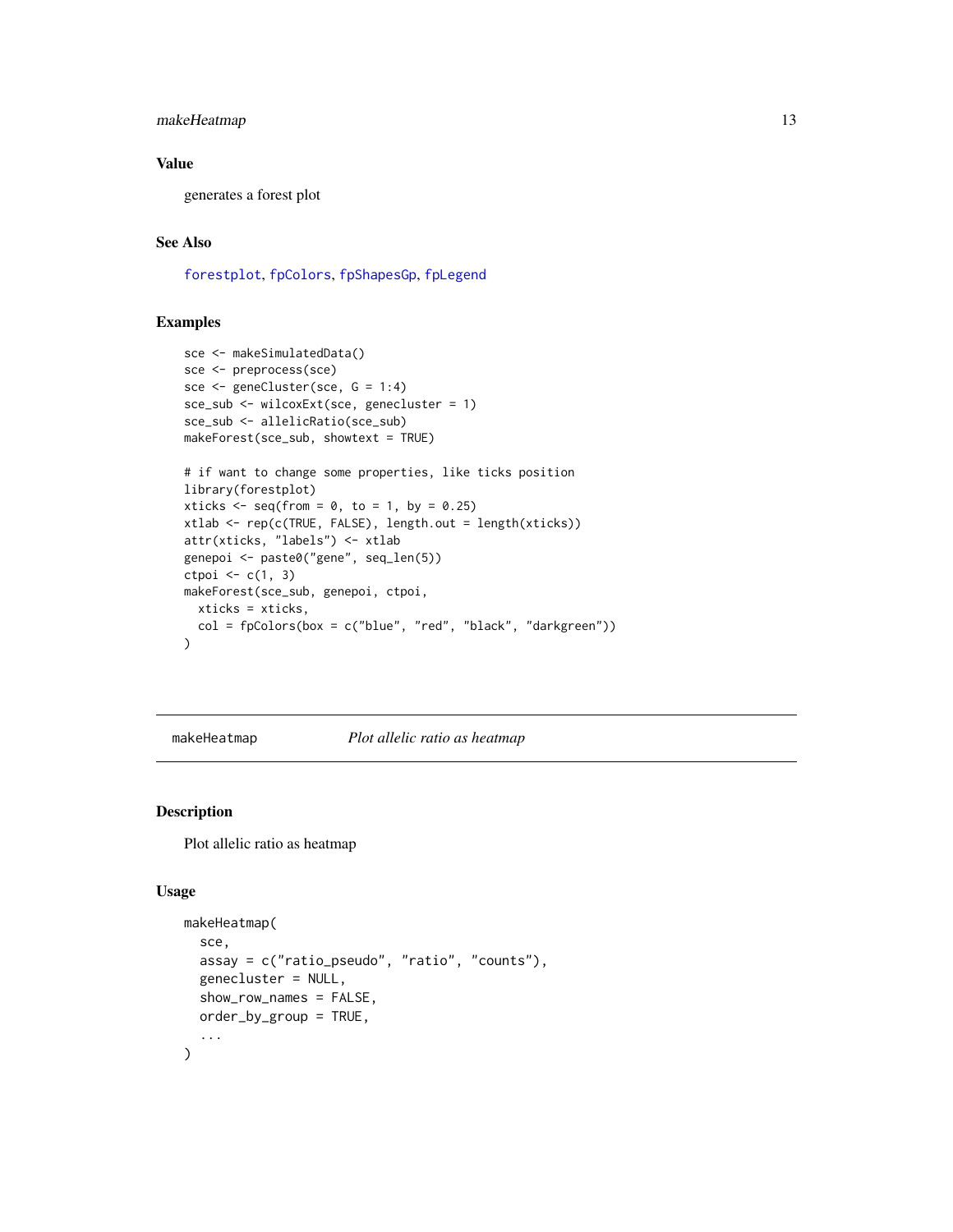#### <span id="page-13-0"></span>**Arguments**

| sce         | SingleCellExperiment                                                                            |  |
|-------------|-------------------------------------------------------------------------------------------------|--|
| assay       | the assay to be plotted. Choices are "ratio_pseudo" which is the default,<br>"ratio", "counts". |  |
| genecluster | an integer indicates which gene cluster heatmap want to be returned.                            |  |
|             | show_row_names show row names or not                                                            |  |
|             | order_by_group indicate whether order by group or order by cell types                           |  |
| $\ddotsc$   | Passsed on the other argument in Heatmap.                                                       |  |
|             |                                                                                                 |  |

# Value

generates a heatmap

# Examples

```
set.seed(2021)
sce <- makeSimulatedData(p.vec = c(0.3, 0.5, 0.5, 0.3), ncl = 1)
sce <- preprocess(sce)
# display allelic ratio pattern in whole dataset
makeHeatmap(sce)
sce <- geneCluster(sce, G = seq_len(4), plot = FALSE)
sce_sub <- wilcoxExt(sce, genecluster = 1)
# display specific gene cluster partition result
makeHeatmap(sce_sub)
# display by cell type orders
makeHeatmap(sce_sub, order_by_group = FALSE)
```
makeOffByOneAdjMat *Generating adjancy matrix for neighboring cell states.*

# Description

To use the Graph-Guided Fused Lasso penalty to only regularize the differences of coefficients of neighboring areas, suitable for time/spatial analysis. The adjacency matrix corresponding to the graph needs to be provided. The elements of this matrix are zero when two levels are not connected, and one when they are adjacent.

# Usage

```
makeOffByOneAdjMat(nct)
```
#### Arguments

nct the number of cell types/states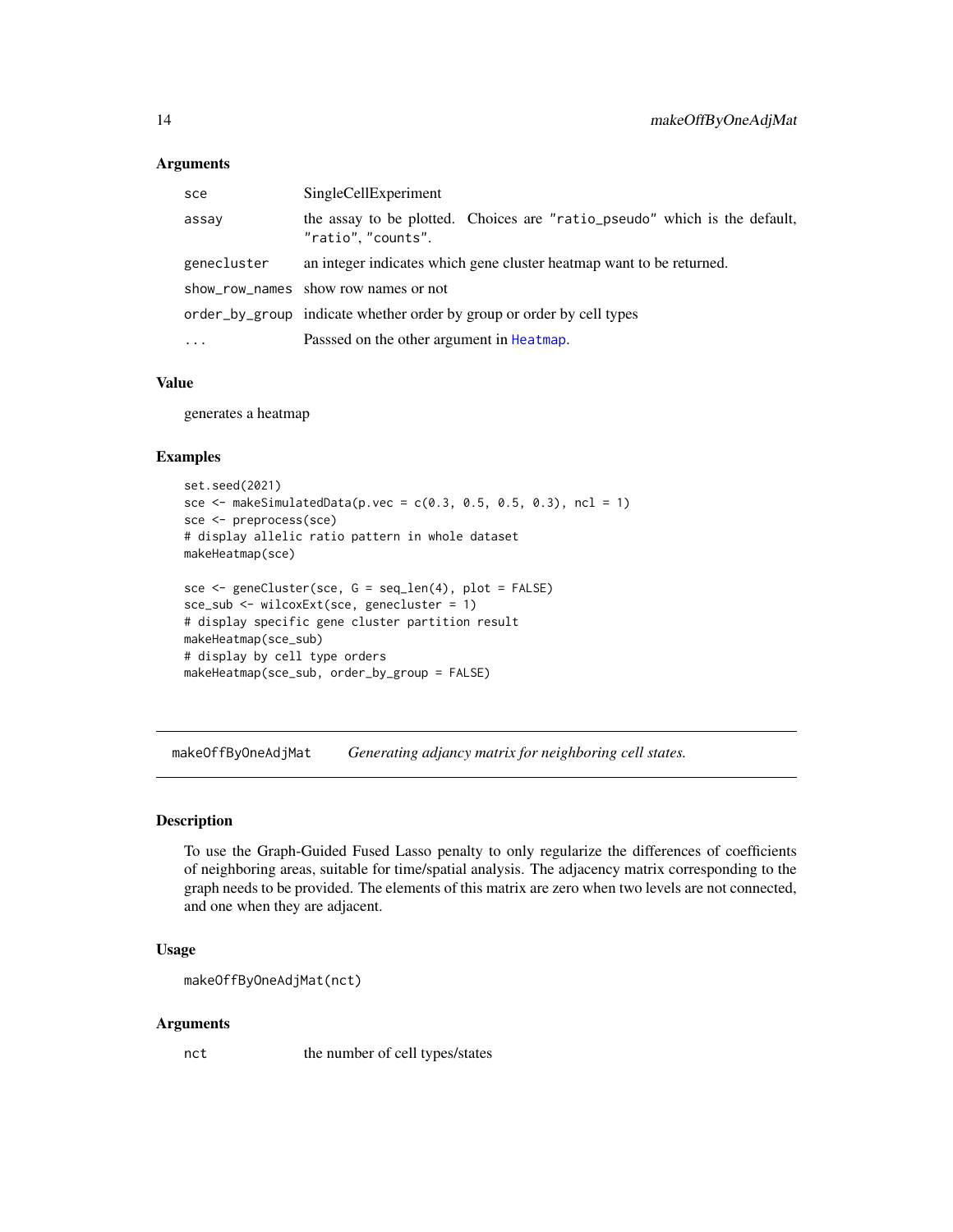# <span id="page-14-0"></span>makeSimulatedData 15

# Details

If manually input the adjacency matrix, this matrix has to be symmetric and the names of the cell states should be given as row and column names.

#### Examples

```
sce <- makeSimulatedData()
nct <- nlevels(sce$x)
adjmatrix <- makeOffByOneAdjMat(nct)
colnames(adjmatrix) <- rownames(adjmatrix) <- levels(sce$x)
```
makeSimulatedData *Make simulated data for airpart*

#### Description

Make simulated data for airpart

# Usage

```
makeSimulatedData(
 mu1 = 2,
 mu2 = 10,
 nct = 4,
 n = 30,
 ngenecl = 50,
  theta = 20,
 ncl = 3,
 p.vec = rep(c(0.2, 0.8, 0.5, 0.5, 0.7, 0.9), each = 2),
  totalClusters = FALSE
)
```
# Arguments

| mu1           | low count (typical of "noisy" ratio estimates)                                   |
|---------------|----------------------------------------------------------------------------------|
| mu2           | high count                                                                       |
| nct           | number of cell types                                                             |
| n             | number of cells per cell type                                                    |
| ngenecl       | number of genes per cluster                                                      |
| theta         | overdispersion parameter (higher is closer to binomial)                          |
| ncl           | number of gene cluster                                                           |
| p.vec         | the allelic ratio vector which follows gene cluster order. (length is nct * ncl) |
| totalClusters | logical, whether cell types should cluster by total count                        |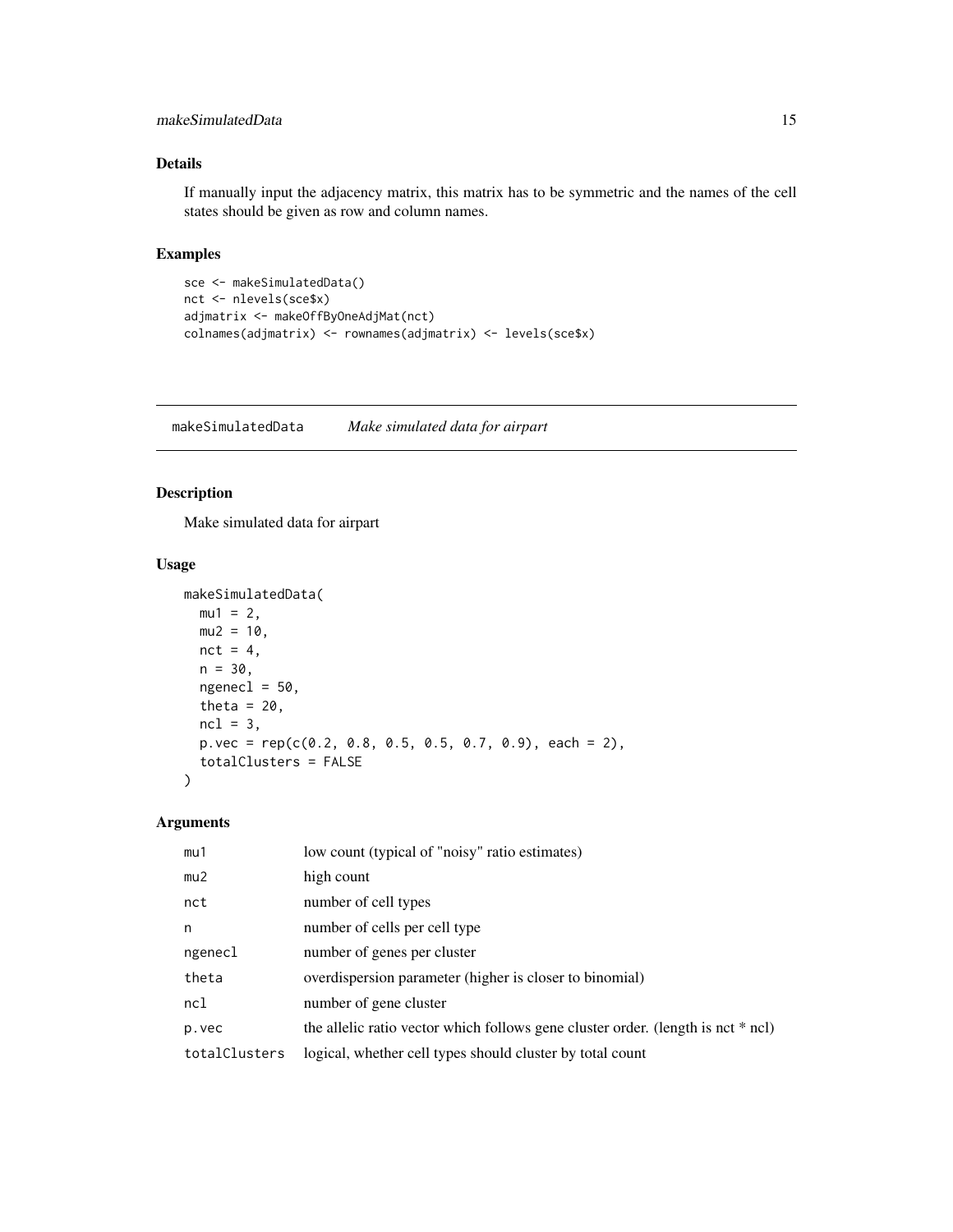#### Value

SingleCellExperiment with the following elements as assays

- a1 allelic count matrix for the numerator/effect allele
- a2 allelic count matrix for the denominator/non-effect allele
- true.ratio a matrix of the true probabilities (allelic ratios) for the cell types

Also x in the colData is a vector of annotated cell types in the same order as cells in count matrix

# Examples

```
library(SummarizedExperiment)
sce <- makeSimulatedData()
assayNames(sce)
```
makeStep *Plot group partition and posterior allelic ratio estimates by step*

# Description

Plot group partition and posterior allelic ratio estimates by step

#### Usage

makeStep(sce, xlab = "cell type")

#### Arguments

| sce  | SingleCellExperiment |
|------|----------------------|
| xlab | the x axis name.     |

#### Value

a ggplot2 object.

```
sce <- makeSimulatedData()
sce <- preprocess(sce)
sce <- geneCluster(sce, G = 1:4)
sce_sub <- wilcoxExt(sce, genecluster = 1)
sce_sub <- allelicRatio(sce_sub)
makeStep(sce_sub)
```
<span id="page-15-0"></span>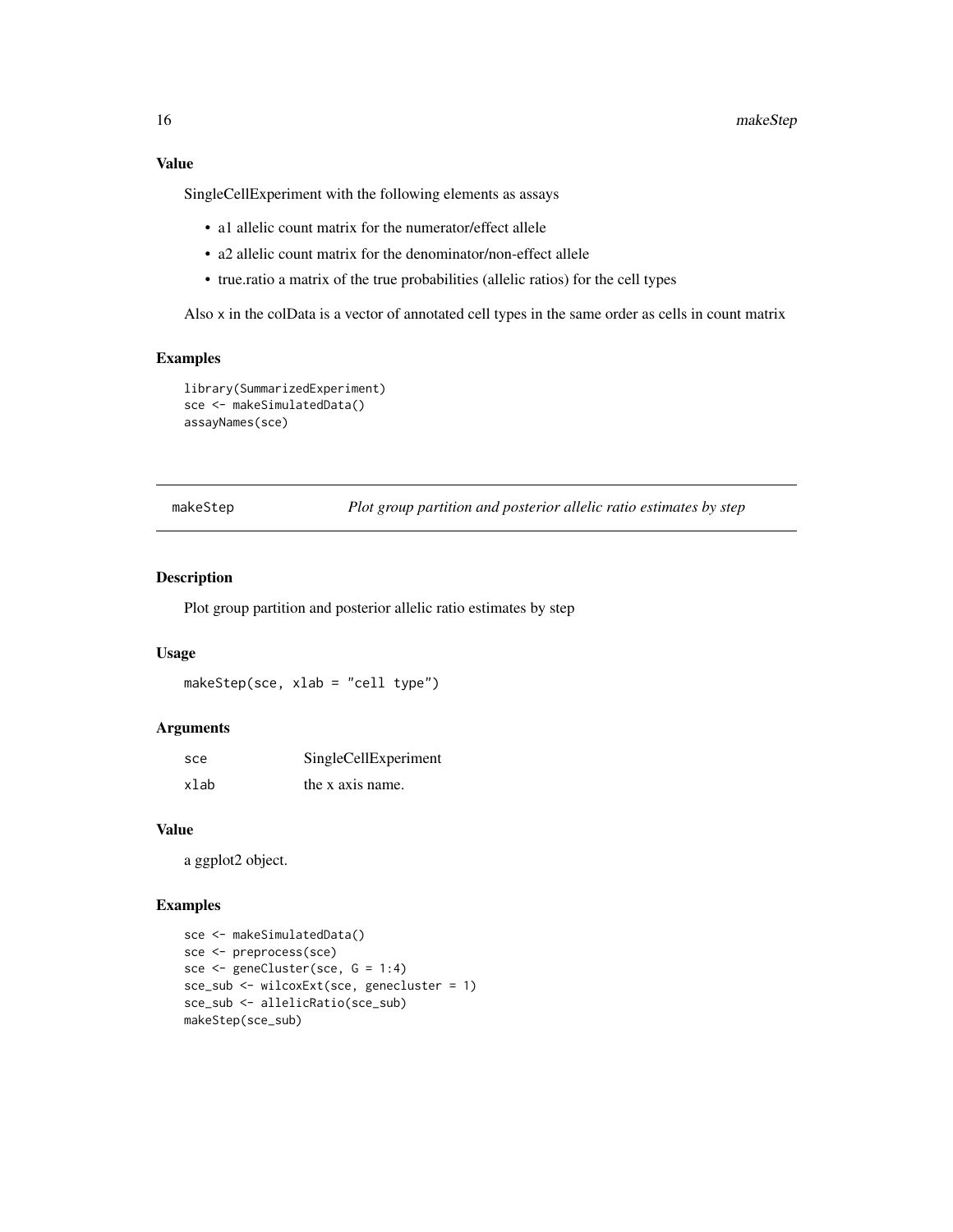<span id="page-16-0"></span>

# Description

Posterior mean allelic ratio estimates in violin plots

# Usage

makeViolin(sce, xlab = "cell type", ylim =  $c(0, 1)$ )

# Arguments

| sce  | SingleCellExperiment |
|------|----------------------|
| xlab | the x axis name.     |
| vlim | the y axis range     |

#### Value

a ggplot2 object, n represents number of cells in that cell type.

#### Examples

```
sce <- makeSimulatedData()
sce <- preprocess(sce)
sce <- geneCluster(sce, G = 1:4)
sce_sub <- wilcoxExt(sce, genecluster = 1)
sce_sub <- allelicRatio(sce_sub)
makeViolin(sce_sub)
```
preprocess *Preprocess the SingleCellExperiment*

# Description

Preprocess the SingleCellExperiment

#### Usage

preprocess(sce, pc = 2)

# Arguments

| sce | SingleCellExperiment with a ceffect allele) and a c (non-effect allele). The |  |
|-----|------------------------------------------------------------------------------|--|
|     | allelic ratio will be calculated as a $1/(a1 + a2)$ .                        |  |
| DC. | pseudocount for calculating the smoothed ratio                               |  |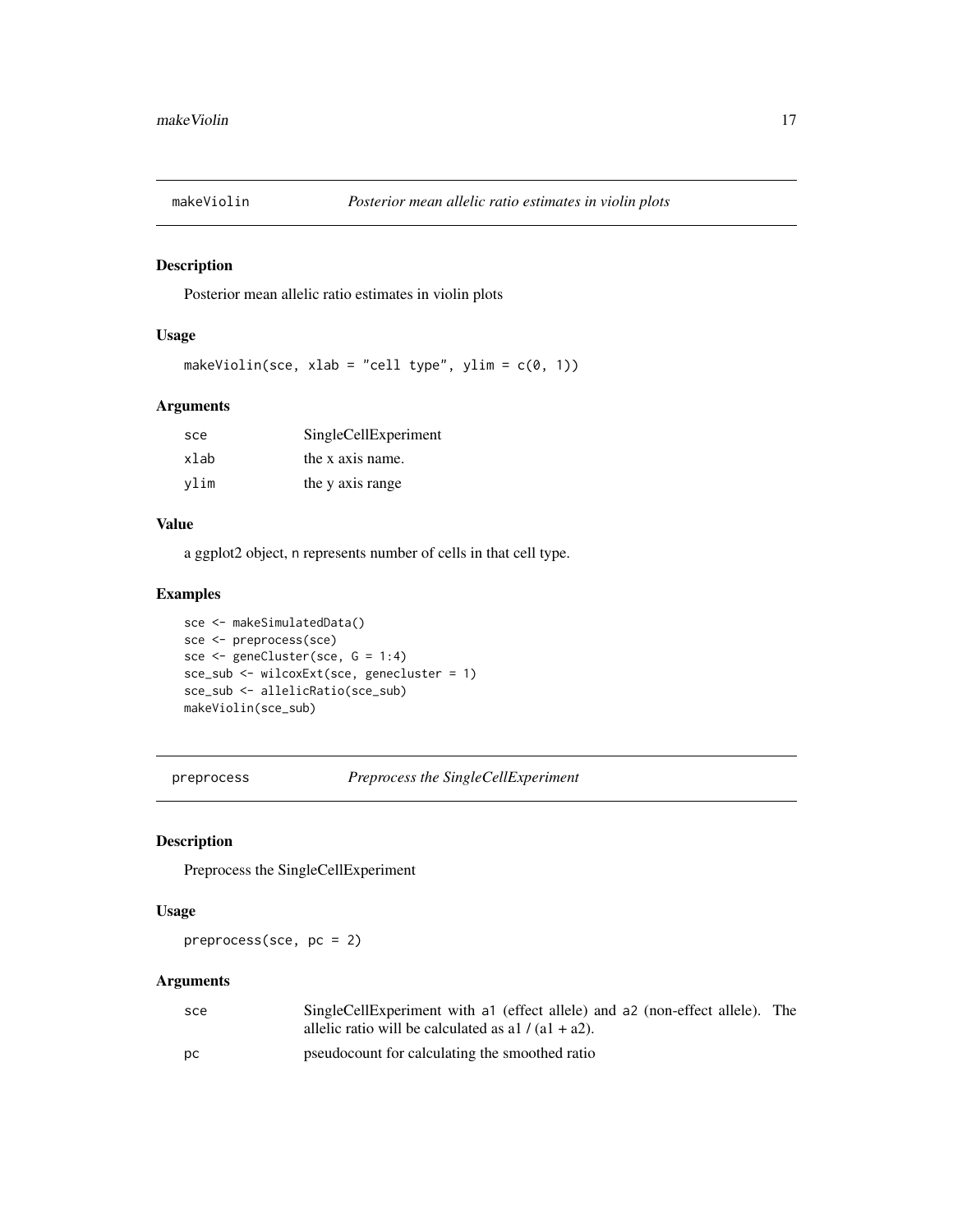# Value

SingleCellExperiment with total count, allelic ratio =  $a1/(a1 + a2)$ , and pseud-ocount-smoothed ratio

# Examples

```
library(SummarizedExperiment)
sce <- makeSimulatedData()
sce <- preprocess(sce)
assayNames(sce)
```
<span id="page-17-1"></span>summaryAllelicRatio *Allelic ratio summary*

#### Description

Oroduce allelic ratio summaries for each gene cluster

#### Usage

summaryAllelicRatio(sce, genecluster)

# Arguments

| sce         | SingleCellExperiment                                                                                         |
|-------------|--------------------------------------------------------------------------------------------------------------|
| genecluster | an optional vector of gene cluster IDs. if nothing is given, all cluster's sum-<br>maries will be calculated |

#### Value

a list of gene cluster summary tables containing:

- weighted.mean weighted mean of allelic ratio for the cell types
- mean mean allelic ratio for the cell types
- var variance of allelic ratio for the cell types

```
library(S4Vectors)
sce <- makeSimulatedData()
sce <- preprocess(sce)
sce <- geneCluster(sce, G = 1:4)
summary <- summaryAllelicRatio(sce, genecluster = c(1, 3))
summary
```
<span id="page-17-0"></span>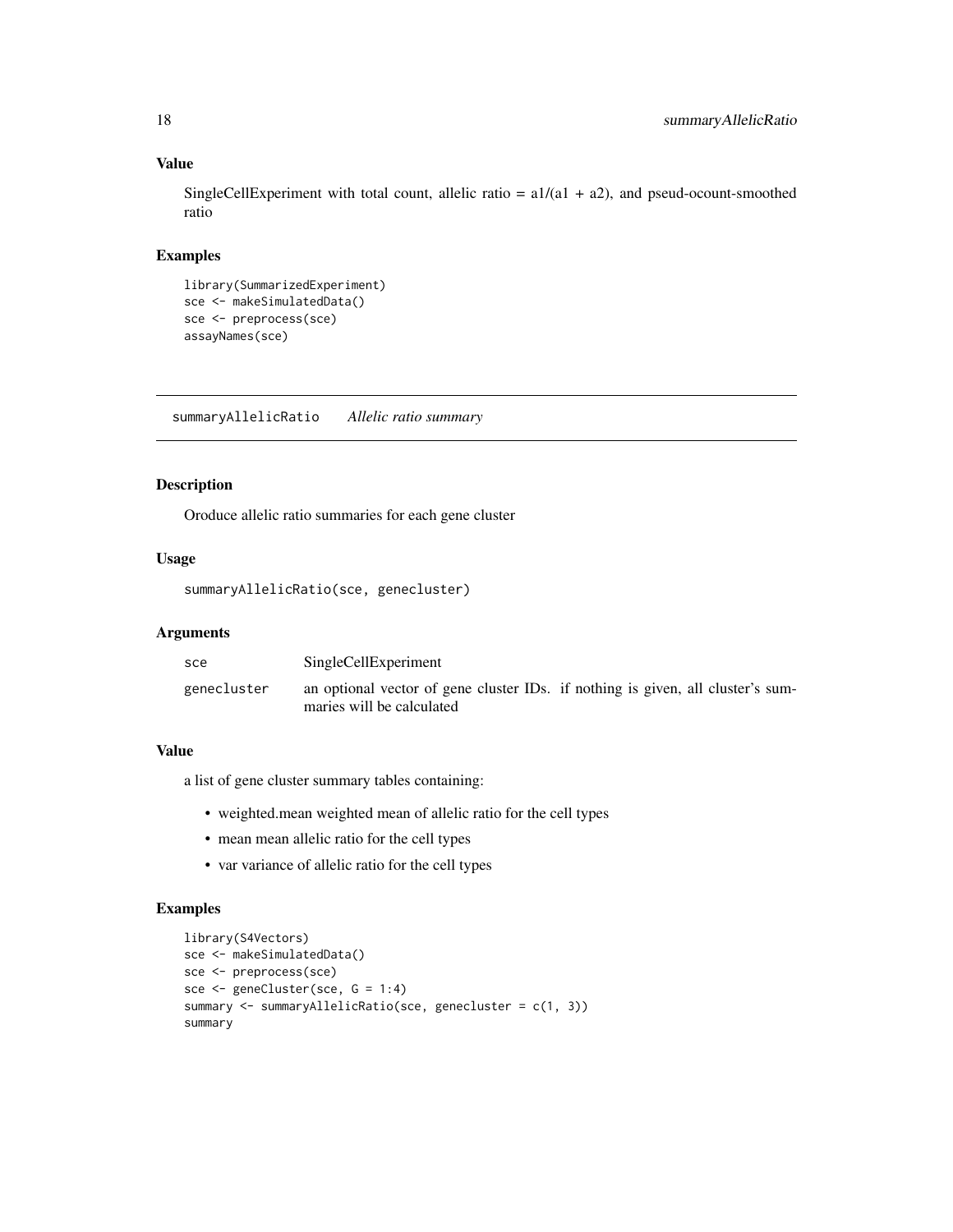<span id="page-18-0"></span>

# Description

Extends the Pairwise Mann Whitney Wilcoxon Test by combining hierarchical clustering for partition.

#### Usage

```
wilcoxExt(
  sce,
  genecluster,
  threshold,
  adj.matrix,
  p.adjust.method = "none",
  ncores = NULL,
  ...
)
```
# Arguments

| sce             | A SingleCellExperiment containing assays ("ratio", "counts") and colData<br>$"$ $\times"$                                                                                   |  |
|-----------------|-----------------------------------------------------------------------------------------------------------------------------------------------------------------------------|--|
| genecluster     | which gene cluster result want to be returned. Usually identified interesting gene<br>cluster pattern by summaryAllelicRatio                                                |  |
| threshold       | a vector with candidate thresholds for raw p-value cut-off. Default is 10 <sup><math>\gamma</math></sup> seq(from=<br>$2,$ to=-0.4,by=0.2). For details please see vignette |  |
| adj.matrix      | an adjacency matrix with 1 indicates cell states allowed to be grouped together,<br>0 otherwise.                                                                            |  |
| p.adjust.method |                                                                                                                                                                             |  |
|                 | method for adjusting p-values (see p. adjust). Can be abbreviated                                                                                                           |  |
| ncores          | A cluster object created by makeCluster. Or an integer to indicate number of<br>child-processes (integer values are ignored on Windows) for parallel evaluations            |  |
| $\cdots$        | additional arguments to pass to wilcox. test.                                                                                                                               |  |

# Value

A matrix grouping factor partition and the significant cut-off threshold are returned in metadata "partition" and "threshold". Partation also stored in colData"part". Note we recommend the returned "threshold" is not at the ends of input "threshold".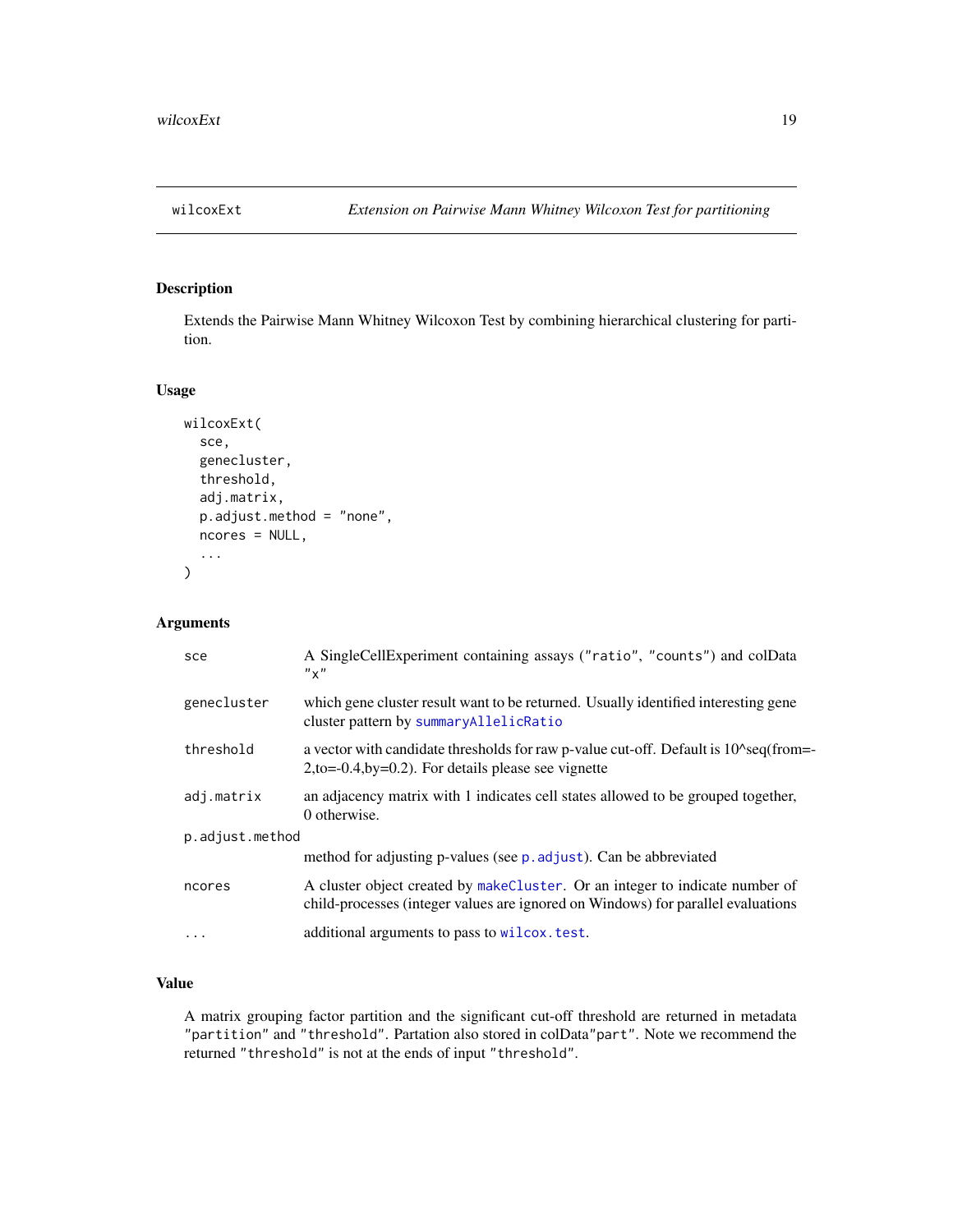```
library(S4Vectors)
sce <- makeSimulatedData()
sce <- preprocess(sce)
sce <- geneCluster(sce, G = seq_len(4))
sce_sub <- wilcoxExt(sce, genecluster = 1)
metadata(sce_sub)$partition
metadata(sce_sub)$threshold
# Suppose we have 4 cell states, if we don't want cell state 1
# to be grouped together with other cell states
adj.matrix \leftarrow 1 - diag(4)
colnames(adj.matrix) <- rownames(adj.matrix) <- levels(sce$x)
adj.matrix[1, c(2, 3, 4)] <- 0
adj.matrix[c(2, 3, 4), 1] < -0thrs \leq -10'seq(from = -2, to = -0.4, by = 0.1)
sce_sub <- wilcoxExt(sce,
  genecluster = 1, threshold = thrs,
  adj.matrix = adj.matrix
\lambdametadata(sce_sub)$partition
```